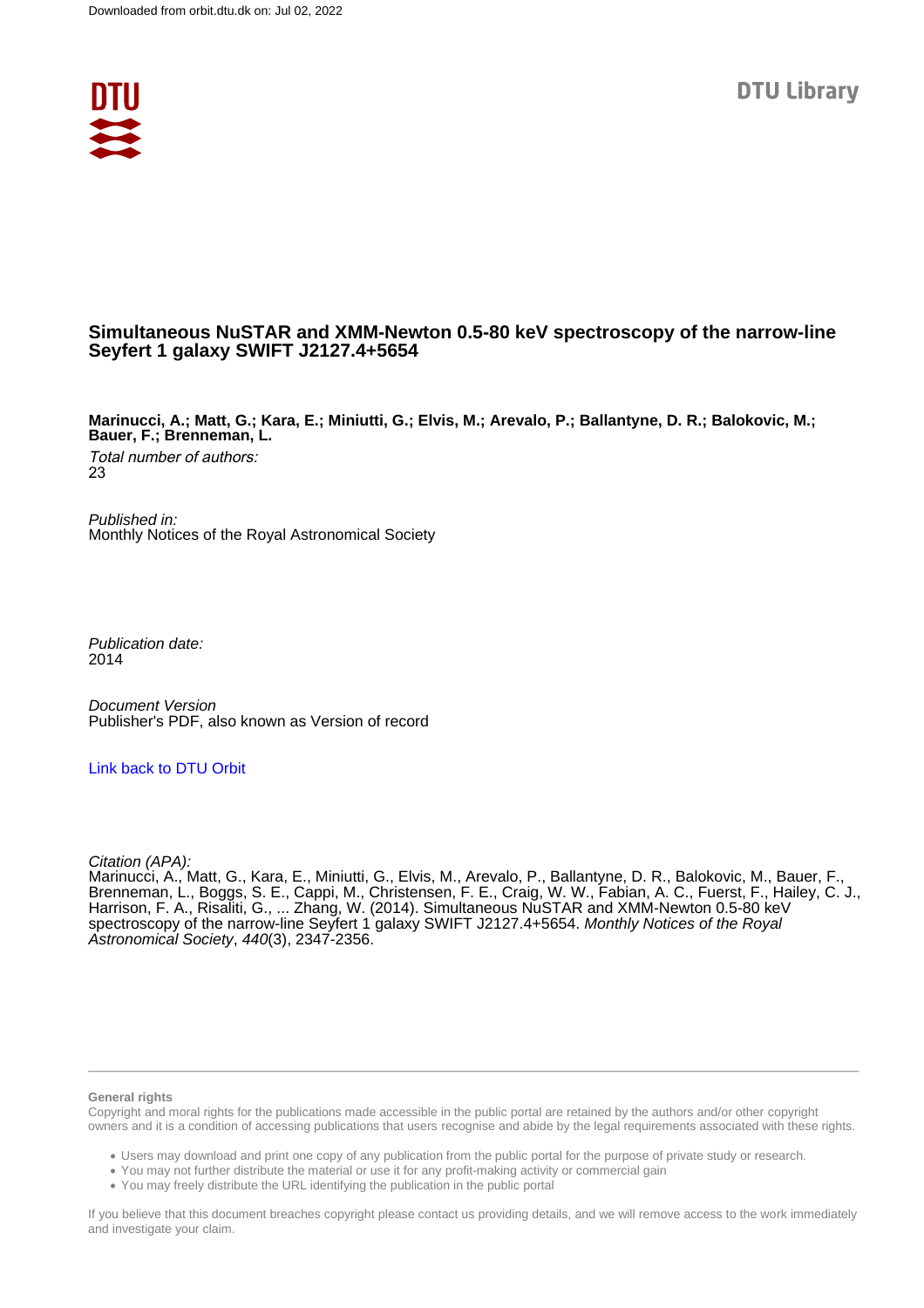# **Simultaneous** *NuSTAR* **and** *XMM–Newton* **0.5–80 keV spectroscopy of the narrow-line Seyfert 1 galaxy SWIFT J2127.4+5654**

A. Marinucci,  $1\star$  G. Matt, <sup>1</sup> E. Kara, <sup>2</sup> G. Miniutti, <sup>3</sup> M. Elvis, <sup>4</sup> P. Arevalo, <sup>5</sup> D. R. Ballantyne,<sup>6</sup> M. Baloković,<sup>7</sup> F. Bauer,<sup>5</sup> L. Brenneman,<sup>4</sup> S. E. Boggs,<sup>8</sup> M. Cappi,  ${}^{9}$  F. E. Christensen,  ${}^{10}$  W. W. Craig,  ${}^{10,11}$  A. C. Fabian,  ${}^{2}$  F. Fuerst,  ${}^{7}$ C. J. Hailey, <sup>12</sup> F. A. Harrison, <sup>7</sup> G. Risaliti, <sup>4, 13</sup> C. S. Reynolds, <sup>14</sup> D. K. Stern, <sup>15</sup> D. J. Walton<sup>7</sup> and W. Zhang<sup>16</sup>

<sup>13</sup>*INAF – Osservatorio Astrofisico di Arcetri, Largo E. Fermi 5, I-50125 Firenze, Italy*

<sup>15</sup>*Jet Propulsion Laboratory, California Institute of Technology, Pasadena, CA 91109, USA*

<sup>16</sup>*NASA Goddard Space Flight Center, Greenbelt, MD 20771, USA*

Accepted 2014 February 27. Received 2014 February 25; in original form 2013 November 27

## **ABSTRACT**

We present a broad-band spectral analysis of the joint *XMM–Newton* and *Nuclear Spectroscopic Telescope Array* observational campaign of the narrow-line Seyfert 1 SWIFT J2127.4+5654, consisting of 300 ks performed during three *XMM–Newton* orbits. We detect a relativistic broadened iron  $K\alpha$  line originating from the innermost regions of the accretion disc surrounding the central black hole, from which we infer an intermediate spin of  $a = 0.58^{+0.11}_{-0.17}$ . The intrinsic spectrum is steep ( $\Gamma = 2.08 \pm 0.01$ ) as commonly found in narrow-line Seyfert 1 galaxies, while the cutoff energy  $(E_c = 108^{+11}_{-10} \text{ keV})$  falls within the range observed in broad-line Seyfert 1 galaxies. We measure a low-frequency lag that increases steadily with energy, while at high frequencies, there is a clear lag following the shape of the broad Fe K emission line. Interestingly, the observed Fe K lag in SWIFT J2127.4+5654 is not as broad as in other sources that have maximally spinning black holes. The lag amplitude suggests a continuum-to-reprocessor distance of about  $10-20 r<sub>g</sub>$ . These timing results independently support an intermediate black hole spin and a compact corona.

**Key words:** accretion, accretion discs – galaxies: active – galaxies: individual: SWIFT J2127.4+5654 – galaxies: Seyfert.

> hole at their centre, surrounded by a geometrically thin accretion disc. The nuclear hard power-law continuum that dominates the spectral emission above 2 keV is thought to arise in a hot corona above the accretion disc, where UV/optical seed photons from the

## **1 INTRODUCTION**

According to the commonly accepted paradigm, luminous active galactic nuclei (AGN) are believed to host a supermassive black

<sup>1</sup>*Dipartimento di Fisica, Universita degli Studi Roma Tre, via della Vasca Navale 84, I-00146 Roma, Italy `*

<sup>2</sup>*Institute of Astronomy, The University of Cambridge, Madingley Road, Cambridge CB3 OHA, UK*

<sup>3</sup>*Centro de Astrobiolog´ıa (CSIC-INTA), Dep. de Astrofisica; ESAC, PO Box 78, Villanueva de la Canada, E-28691 Madrid, Spain ˜*

<sup>4</sup>*Harvard–Smithsonian Center for Astrophysics, 60 Garden Street, Cambridge, MA 02138, USA*

<sup>5</sup>*Pontificia Universidad Catolica de Chile, Instituto de Astrof ´ ´ısica, Casilla 306, Santiago 22, Chile*

<sup>6</sup>*Center for Relativistic Astrophysics, School of Physics, Georgia Institute of Technology, Atlanta, GA 30332, USA*

<sup>7</sup>*Cahill Center for Astronomy and Astrophysics, California Institute of Technology, Pasadena, CA 91125, USA*

<sup>8</sup>*Space Science Laboratory, University of California, Berkeley, CA 94720, USA* <sup>9</sup>*INAF, IASF Bologna, Via P Gobetti 101, I-40129 Bologna, Italy*

<sup>10</sup>*DTU Space National Space Institute, Technical University of Denmark, Elektrovej 327, DK-2800 Lyngby, Denmark*

<sup>11</sup>*Lawrence Livermore National Laboratory, Livermore, CA 94550, USA*

<sup>12</sup>*Columbia Astrophysics Laboratory, Columbia University, New York, NY 10027, USA*

<sup>14</sup>*Department of Astronomy, University of Maryland, College Park, MD 20742-2421, USA*

E-mail: marinucci@fis.uniroma3.it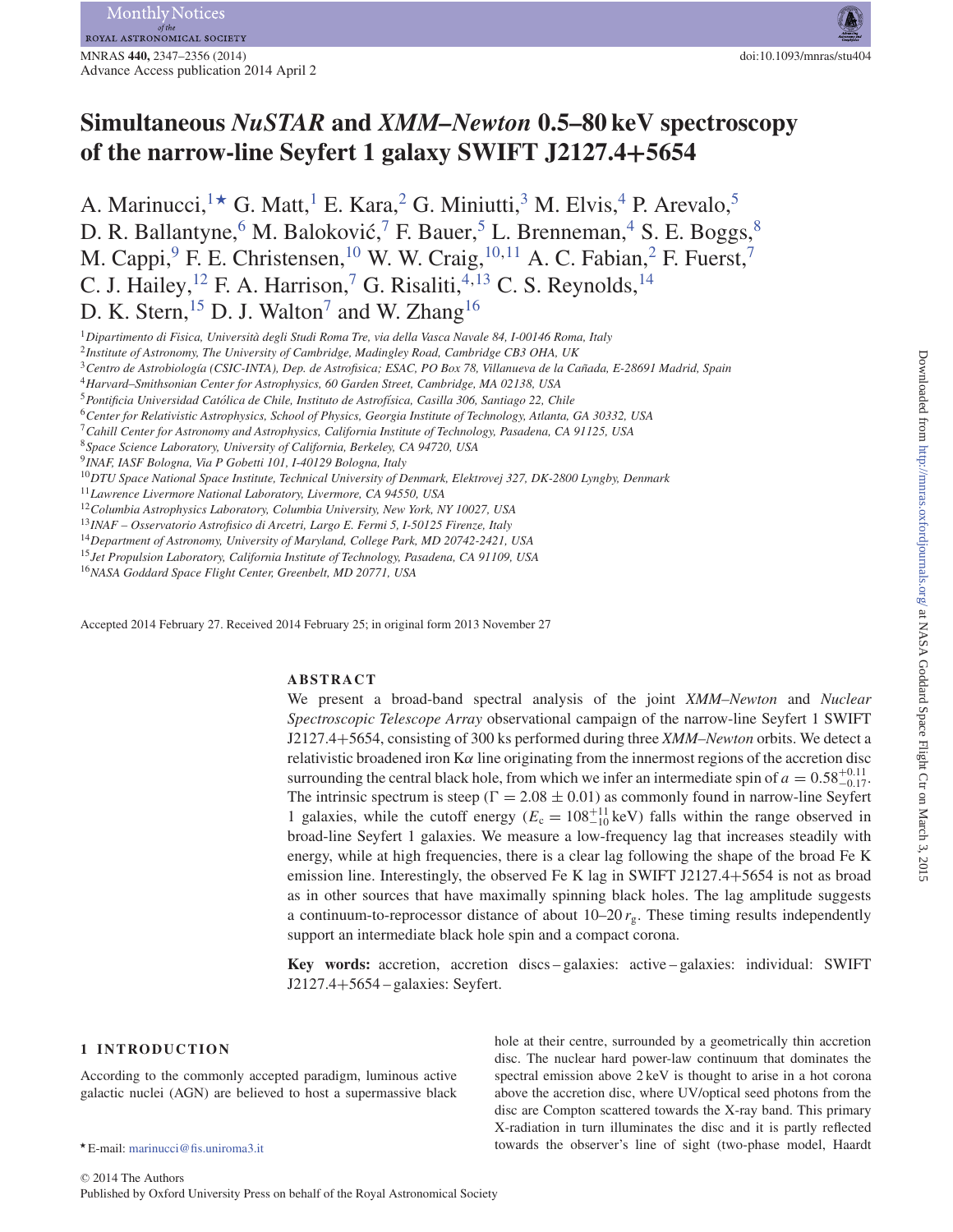& Maraschi 1991; Haardt, Maraschi & Ghisellini 1994). Such a physical process leads to a power-law spectrum extending to energies determined by the electron temperature in the hot corona. The power-law index is a function of the plasma temperature *T* and optical depth  $\tau$ .

The X-ray spectra of unobscured AGN is characterized by ubiquitous and, generally, non-variable features, like the neutral iron Kα narrow core and the Compton reflection component (Perola et al. 2002; Bianchi et al. 2007). These features can be attributed to the reprocessing of the nuclear radiation by distant, neutral matter (i.e. the 'pc-scale torus' in the framework of standard Unification Models; Antonucci 1993). Furthermore, there are several important spectral features, like the warm absorber, the soft excess and the relativistic component of the iron  $K\alpha$  line, which are present in a number of objects (Blustin et al. 2005; Crummy et al. 2006); different observations of the same object often show these features to be variable (Piconcelli et al. 2005; Nandra et al. 2007; de La Calle Pérez et al. 2010).

X-ray wavelengths offer the best opportunity in which to investigate the physical properties of the primary nuclear source closest to the event horizon and to give constraints on its geometry. Recent works suggest that most of the emission arises from within ∼20*r*<sub>g</sub> (Reis & Miller 2013) and X-ray microlensing experiments confirm that it is compact; in some bright quasars a half-light radius of the corona of  $r_s \leq 6 r_g$  has been measured (Chartas et al. 2009), where the gravitational radius is defined as  $r_g \equiv GM/c^2$ . Eclipses of the X-ray source have also placed constraints on the size of the hard X-ray emitting region:  $r_s \leq 30 r_g$  in NGC 1365 (Risaliti et al. 2007; Maiolino et al. 2010; Brenneman et al. 2013),  $r_s \le 11 r_g$  in SWIFT J2127.4+5654 (Sanfrutos et al. 2013).

Recently, X-ray reverberation around accreting black holes has also revealed that the corona is compact. On short time-scales, the variability associated with the primary continuum is found to lead the variability associated with the soft excess and the broad iron K spectral features. These time delays are short (e.g. tens of seconds in 1H0707-465, which has a black hole mass of  $\sim$ 2 × 10<sup>6</sup> M<sub>O</sub>; Kara et al. 2013a), suggesting that the light travel time between the continuum emitting corona and the reprocessing region is small, within ∼10 *r*g. The first detection of X-ray reverberation was found between the continuum and the soft excess (Fabian et al. 2009). In this work, the soft excess was shown to be associated with the broad iron L emission line which peaks at ∼0.8 keV. Since then, reverberation lags associated with the soft excess and the iron K emission line have been discovered (Zoghbi et al. 2012; De Marco et al. 2013; Kara et al. 2013c), and all reveal that the X-ray emission is coming from very small radii. In this paper, we explore the frequency-dependent time lags in SWIFT J2127.4+5654 that are associated with the soft excess and the broad iron K line.

In addition to these geometric constraints, cutoff energies in several bright Seyfert galaxies have been measured with hard X-ray satellites in the past, such as *BeppoSAX* (Perola et al. 2002; Dadina 2007) and *INTEGRAL* (Panessa et al. 2011; de Rosa et al. 2012; Molina et al. 2013). Current measurements of cutoff energies range between 50 and 300 keV and require spectra extending above 50 keV for better constraints, due to the contribution from complex spectral components (such as reflection from the accretion disc and from distant material) to the broad-band spectral shape.

Narrow-line Seyfert 1 galaxies (NLS1) are a class of AGN whose spectra show peculiar emission-line and continuum properties. They are considered to be Eddington limit accretors (Boroson & Green 1992) and to systematically host smaller black hole masses than broad-line Seyfert 1 galaxies (Komossa & Xu 2007, and references

The *Nuclear Spectroscopic Telescope Array* (*NuSTAR*; Harrison et al. 2013) is the first high-energy focusing X-ray telescope on orbit, ∼100 times more sensitive in the 10–80 keV band compared to previous observatories covering these energies, enabling the study of steep spectrum objects at high energies with high precision.

SWIFT J2127.4+5654 (a.k.a. IGR J21277+5656,  $z = 0.0144$ ) was classified as an NLS1 galaxy on the basis of the observed FWHM of the Hα emission line ( $\sim$ 1180 km s<sup>-1</sup>; Halpern 2006). It has been first detected with *Swift*/BAT in the hard X-rays (Tueller et al. 2005). The source was detected in the hard band with *INTEGRAL*/IBIS and an averaged spectrum was obtained by Malizia et al. (2008) in the 17–100 keV band by summing the available on-source exposures (and therefore emission states), resulting in a steep spectrum, in the range  $\Gamma = 2.4-3$ . The authors also discussed a single epoch optical spectrum: the NLS1 classification was confirmed and a black hole mass of  $1.5 \times 10^7$  M<sub>( $\odot$ </sub> was inferred. The *Swift*/XRT data were analysed by the same authors together with the *INTEGRAL*/IBIS averaged spectrum and the presence of a spectral break or of an exponential cutoff in the range of 30–90 keV was suggested (Panessa et al. 2011). SWIFT J2127.4+5654 was then observed in 2007 with *Suzaku* for a total net exposure of 92 ks, a  $L_{\text{Bol}}/L_{\text{Edd}} \simeq 0.18$  and a  $\Gamma = 2.06 \pm 0.03$  were measured (Miniutti et al. 2009). A relativistically broadened Fe K $\alpha$  emission line was detected, strongly suggesting that SWIFT J2127.4+5654 is powered by accretion on to a rotating Kerr black hole, with an intermediate spin value of  $a = 0.6 \pm 0.2$ . This result has been also confirmed by Patrick et al. (2011) and in a recent work, using a ∼130 ks long *XMM–Newton* observation (Sanfrutos et al. 2013). The Fe K $\alpha$  shape has been also interpreted in terms of reprocessing in a Compton-thick disc-wind (Tatum et al. 2012), which would require super-Eddington luminosities (Reynolds 2012).

We present, in the following, results from a simultaneous *NuSTAR* and *XMM–Newton* observational campaign performed in 2012 November. Taking advantage of the unique *NuSTAR* energy window, we cover the 0.5–80 keV energy bandwidth. The paper is structured as follows: in Section 2, we discuss the joint *NuSTAR* and *XMM–Newton* observations and data reduction, in Sections 3 and 4 we present the spectral and lags analyses, respectively. We discuss and summarize the physical implications of our results in Sections 5 and 6.

## **2 OBSERVATIONS AND DATA REDUCTION**

## **2.1** *NuSTAR*

*NuSTAR* (Harrison et al. 2013) observed SWIFT J2127.4+5654 simultaneously with *XMM–Newton* with both Focal Plane Module A (FPMA) and B (FPMB) starting on 2012 November 4 for a total of ∼340 ks of elapsed time. The Level 1 data products were processed with the *NuSTAR* Data Analysis Software (NUSTARDAS) package (v. 1.1.1). Cleaned event files (level 2 data products) were produced and calibrated using standard filtering criteria with the NUPIPELINE task and the latest calibration files available in the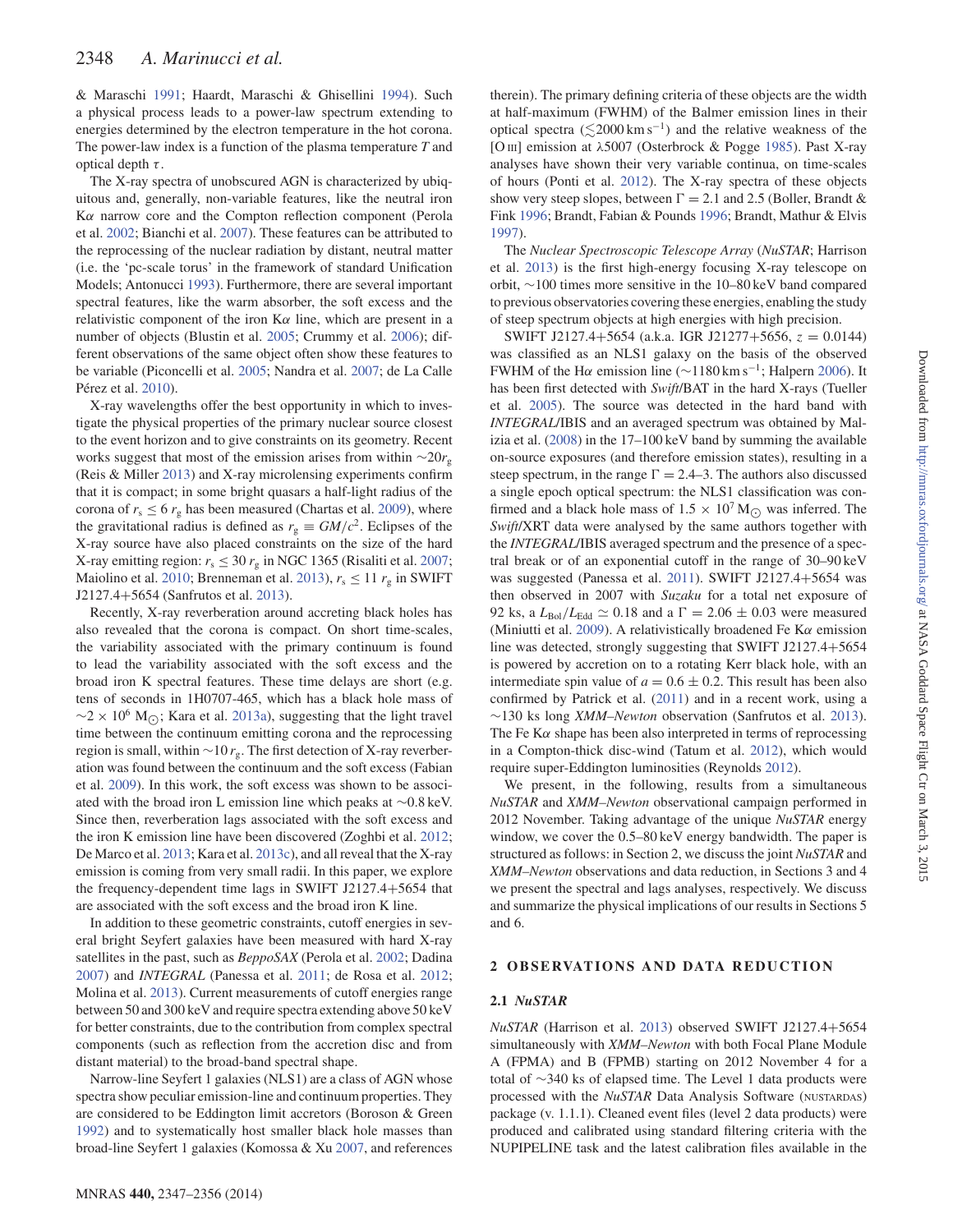

**Figure 1.** From the top to the bottom, *NuSTAR* FPMA+B and *XMM– Newton* EPIC-Pn light curves in the 3–80 keV, 2–10 keV and 0.5–2 keV energy bands are shown. The ratio between 0.5–2 keV and 2–10 keV EPIC-Pn light curves is shown in the bottom panel, straight and dashed lines indicate mean and standard deviation, respectively.

*NuSTAR* calibration data base (CALDB). Both extraction radii for the source and background spectra are 1.5 arcmin. Custom good time intervals files were used to extract the FPMA and FPMB spectra simultaneously with the three *XMM–Newton* orbits. After this process, the net exposure times for the three observations were 77, 74 and 42 ks, for a total signal-to-noise ratio (SNR) of 215, 235 and 186 for the FPMA, and 209, 234 and 186 for the FPMB, between 3 and 80 keV. The background-subtracted count rates are  $0.631 \pm 0.003$ ,  $0.798 \pm 0.004$  and  $0.889 \pm 0.005$  counts s<sup>-1</sup> for the FPMA, and  $0.604 \pm 0.003$ ,  $0.785 \pm 0.003$  and  $0.876 \pm 0.005$ counts s−<sup>1</sup> for the FPMB, between 3 and 80 keV (Fig. 1).

No significant variability is observed in the ratio between the 5–10 and 10–60 keV count rates (see Fig. 2) during any of the three exposures, suggesting that spectral variability in the *NuSTAR* bandpass during these observations is only weak.

The three pairs of *NuSTAR* spectra were binned in order to oversample the instrumental resolution by at least a factor of 2.5 and to have an SNR greater than  $3\sigma$  in each spectral channel. The crosscalibration constant between the two instruments is consistent with 2 per cent in the three orbits.

## **2.2** *XMM–Newton*

SWIFT J2127.4+5654 was observed by *XMM–Newton* (Jansen et al. 2001) for ∼300 ks, starting on 2012 November 4, during three consecutive revolutions (OBSID 0693781701, 0693781801 and 0693781901) with the EPIC CCD cameras, the Pn (Strüder et al. 2001) and the two MOS (Turner et al. 2001), operated in small window and medium filter mode. Data from the MOS detectors are not included in our analysis since they suffered strongly from photon pileup. The extraction radii and the optimal time cuts for flaring particle background were computed with SAS 12 (Gabriel et al. 2004) via an iterative process which leads to a maximization of the SNR, similar to the approach described in Piconcelli et al. (2004). The resulting optimal extraction radius is 40 arcsec and the background spectra were extracted from source-free circular regions with a radius of about 50 arcsec.

After this process, the net exposure times were 94, 94 and 50 ks for the EPIC-Pn, with 0.5–10 keV count rates of 5.411  $\pm$  0.007, 6.498  $\pm$  0.008 and 7.787  $\pm$  0.013 counts s<sup>-1</sup> for the three orbits (Fig. 1), respectively. The observation naturally divides into low-, medium- and high-flux states. The 2–10 keV flux of the source during the third orbit (high-flux state) is consistent with



**Figure 2.** The ratio between 5–10 keV and 10–60 keV *NuSTAR* FPMA light curves (in 3000 s bins) is plot versus the time from the start of the *NuSTAR* pointing, straight and dashed lines indicate mean and standard deviation, respectively.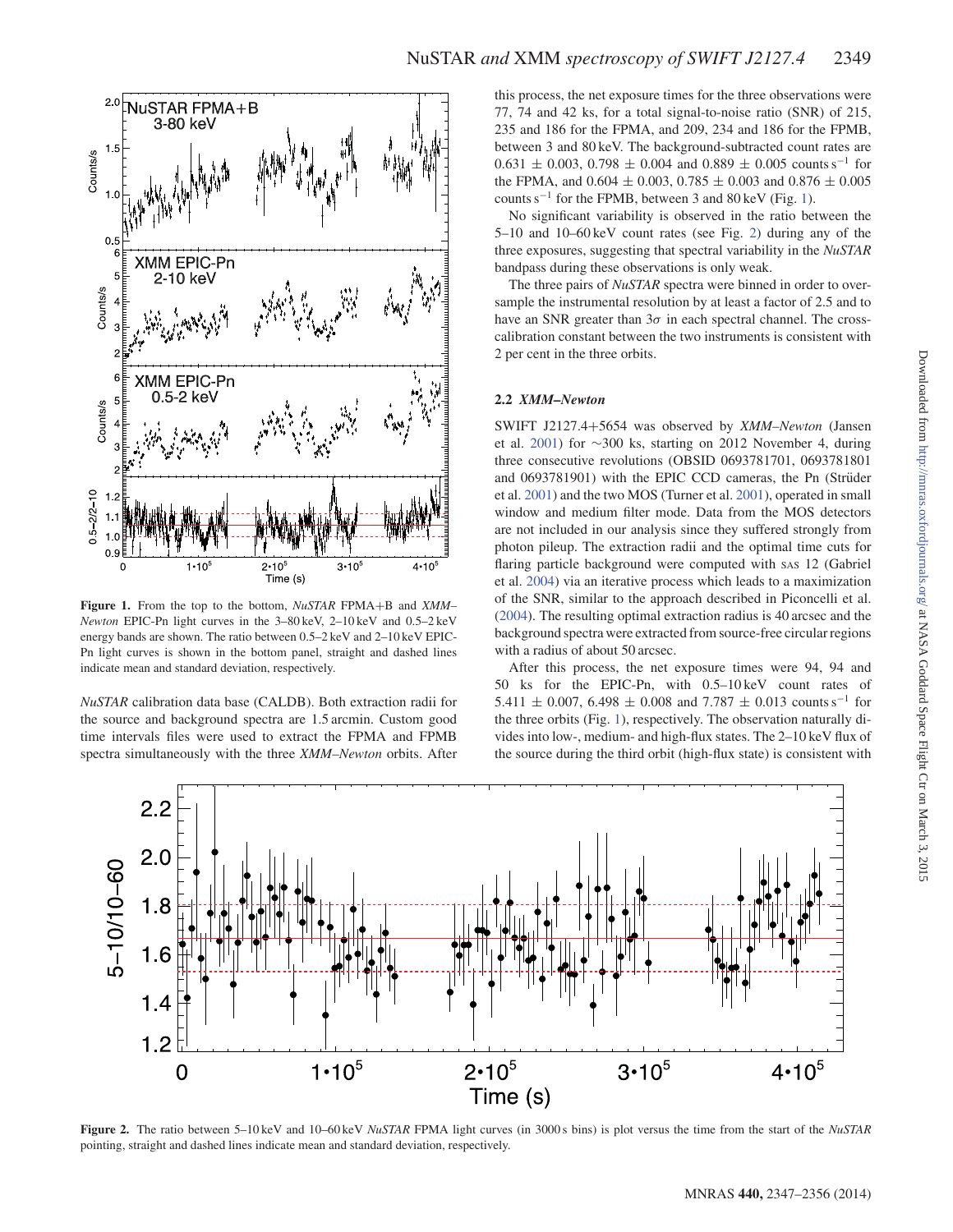

**Figure 3.** Data-to-model ratio of the medium flux state (Orbit 2). EPIC-Pn and FPMA spectra are shown in black and red, respectively. The continuum is modelled with a  $\Gamma = 1.9$  power law (fitted between 2–4 keV and 7.5– 10 keV).

the one observed by *Suzaku* in 2007 (Miniutti et al. 2009). Spectra were binned in order to oversample the instrumental resolution by at least a factor of 3 and to have no less than 30 counts in each background-subtracted spectral channel. This allows the applicability of  $\chi^2$  statistics. We do not include the 1.8–2.5 keV energy band due to calibration effects associated with the Si/Au edge (Smith, Guainazzi & Marinucci 2013).

## **3 SPECTRAL ANALYSIS**

The adopted cosmological parameters are  $H_0 = 70 \text{ km s}^{-1} \text{ Mpc}^{-1}$ ,  $\Omega_{\Lambda} = 0.73$  and  $\Omega_{\rm m} = 0.27$ , i.e. the default ones in XSPEC 12.8.1 (Arnaud 1996). Errors correspond to the 90 per cent confidence level for one interesting parameter ( $\Delta \chi^2 = 2.7$ ), if not stated otherwise.

We started our analysis fitting the medium-flux state spectrum with a power law absorbed with only the Galactic column density (7.65  $\times$  10<sup>21</sup> cm<sup>-2</sup>; Kalberla et al. 2005) between 2–4 and 7.5– 10 keV. In Fig. 3, the broad-band data-to-model ratio is shown (the continuum is modelled with a  $\Gamma = 1.89$  power law), and both a broad iron  $K\alpha$  line and a strong Compton hump are clearly visible.

## **3.1 EPIC PN spectral analysis**

A phenomenological fit is applied in the 3–10 keV range to the three spectra, with a baseline model composed by a power law and four Gaussian lines, to reproduce the broad and narrow components of the Fe K $\alpha$  emission line and the Fe xxv K $\alpha$ , Fe xxv K $\alpha$ lines at 6.7 and 6.966 keV, respectively. We left the normalization of the power law free to vary between the three orbits to include intrinsic flux variations of the source. The fit is good ( $\chi^2$ /dof =  $331/321 = 1.03$ ) and no strong residuals are present; results are presented in Table 1. Comparing the 2013 observation with the old *Suzaku* one, it is interesting noting that the broad component of the iron line ( $\sigma = 0.22^{+0.23}_{-0.12}$  keV) is less prominent and the EW of the narrow Fe K $\alpha$  in the last orbit (the one comparable in flux with the *Suzaku* observation) is consistent with the one reported in Miniutti et al. (2009).

We then simultaneously fitted the 0.5–10 keV EPIC-Pn spectra from the three orbits with a more physical model, leaving

**Table 1.** Best-fitting parameters for the 3–10 keV *XMM* phenomenological fit. Asterisks indicate fixed values, energies are in keV units, fluxes in  $10^{-5}$  ph cm<sup>-2</sup> s<sup>-1</sup> units and equivalent widths for the three orbits are in eV units.

| Id.                 | Energy                 | Flux                | $EW_1$           | EW <sub>2</sub>  | EW <sub>3</sub>  |
|---------------------|------------------------|---------------------|------------------|------------------|------------------|
| Fe K $\alpha$ [Br.] | $6.37^{+0.22}_{-0.12}$ | $1.3^{+1.4}_{-0.7}$ | $53^{+55}_{-25}$ | $43^{+45}_{-21}$ | $38^{+40}_{-18}$ |
| Fe $K\alpha$ [Nar.] | $6.46^{+0.03}_{-0.06}$ | $0.8^{+0.4}_{-0.4}$ | $31^{+15}_{-15}$ | $27^{+13}_{-13}$ | $23^{+12}_{-12}$ |
| Fe xxv $K\alpha$    | $6.7*$                 | $0.5^{+0.3}_{-0.3}$ | $20^{+10}_{-10}$ | $17^{+8}_{-8}$   | $15^{+7}_{-7}$   |
| Fe xxvi $K\alpha$   | $6.966*$               | $0.6^{+0.2}_{-0.4}$ | $28^{+6}_{-10}$  | $24^{+5}_{-8}$   | $21^{+4}$        |

the normalizations of the primary power law and of the disc reflection component free to vary, to take into account the flux variations of the source. When we use a model composed of an absorbed power law and cold distant reflection the fit is not good  $(\chi^2/\text{dof} = 849/457 = 1.86)$  and strong residuals around the iron K $\alpha$ band are present.

We then added a relativistically blurred reflection component arising from an ionized accretion disc and a further absorber at the distance of the source (Sanfrutos et al. 2013). We used XILLVER for both cold and ionized reflection (García et al. 2013) and REL-CONV for relativistic smearing (Dauser et al. 2013). The inclusion of a blurred reflection component in the model greatly improves the fit ( $\chi^2$ /dof = 507/451 = 1.12). The addition of two emission lines at  $6.7 \text{ keV}$  (Fe xxv K $\alpha$ , actually a triplet) and at  $6.966 \text{ keV}$ (Fe xxvi K $\alpha$ ), with fluxes consistent with the ones reported in Table 1, marginally improves the fit  $\chi^2$ /dof = 498/449 = 1.11. Replacing the intrinsic neutral absorber with an ionized one, we find an upper limit to the ionization state of  $\log \xi \leq -0.54$ , leading to no improvement of the fit. The photon index of the primary continuum is steep ( $\Gamma = 2.11 \pm 0.01$ ), as commonly found for NLS1 galaxies and no strong residuals are present throughout the energy band, with the exception of a feature in the spectrum from the third orbit around ∼0.8 keV which is not attributable to any known spectral feature (Fig. 4). The excess in the soft energy band, shown in Fig. 3, is a combination of the steep primary continuum and the blurred ionized reflection, no additional components to the model described above are needed. We find an intermediate value for the black hole spin  $(a = 0.5 \pm 0.2)$ , in good agreement with the value measured by



**Figure 4.** EPIC-Pn 0.5–10 keV best fit and residuals with a model where blurred relativistic reflection is taken into account, no structured residuals are seen.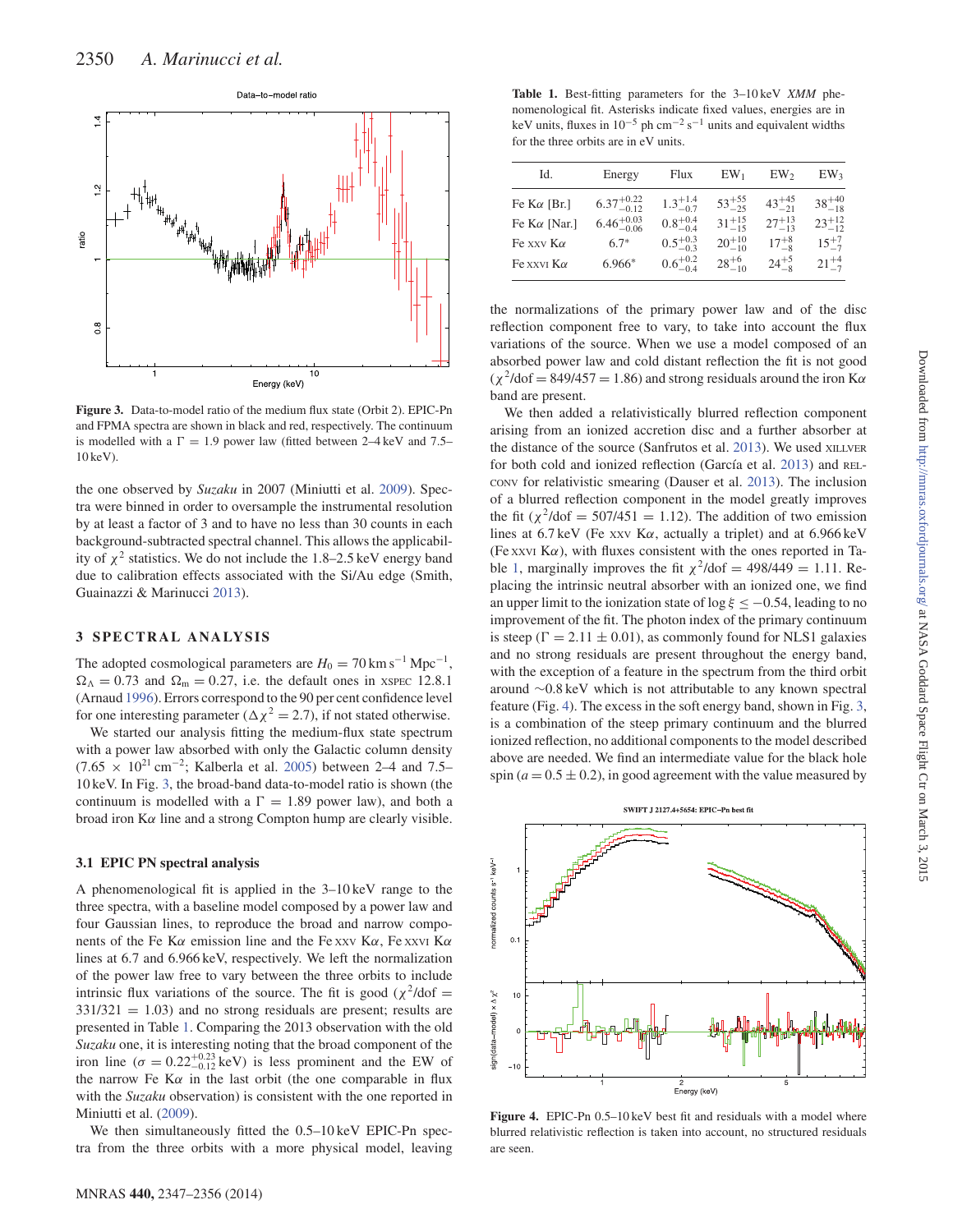**Table 2.** Best-fitting parameters for reflection and absorption models. Column densities are in  $10^{21}$  cm<sup>-2</sup> units, disc inclination angles are in degrees, ionization parameters  $\xi$ are in  $erg \, cm \, s^{-1}$  units, Fe abundance is with respect to the solar value and cutoff energy *E*<sup>c</sup> is in keV units. Powerlaw normalizations are in ph cm<sup>-2</sup> s<sup>-1</sup> keV<sup>-1</sup> at 1 keV and *q* is the adimensional parameter for the disc emissivity. The subscript p indicates that the parameter pegged at its minimal allowed value.

|                                                                                                              | <i>XMM</i>              | XMM+NuSTAR                          |
|--------------------------------------------------------------------------------------------------------------|-------------------------|-------------------------------------|
| $N_{\rm H}$                                                                                                  | $2.2 \pm 0.1$           | $2.13 \pm 0.05$                     |
| $\Gamma$                                                                                                     | $2.11 \pm 0.01$         | $2.08^{+0.01}_{-0.01}$              |
|                                                                                                              |                         | $108^{+11}_{-10}$                   |
|                                                                                                              | $9.6 \pm 0.1$           | $9.6 \pm 0.1$                       |
|                                                                                                              | $11.4 \pm 0.1$          | $11.4 \pm 0.1$                      |
| $\begin{array}{c} E_{\rm c} \\ N_{\rm pow}^1~(\times 10^{-3}) \\ N_{\rm pow}^2 \\ N_{\rm pow}^3 \end{array}$ | $14.1 \pm 0.1$          | $13.9 \pm 0.1$                      |
| $N_{\text{neutral}} (\times 10^{-4})$                                                                        | $1.25 \pm 0.25$         | $0.95 \pm 0.15$                     |
| q                                                                                                            | $6.1^{+2.1}_{-1.7}$     | $6.3^{+1.1}_{-1.0}$                 |
| $\overline{a}$                                                                                               | $0.5 \pm 0.2$           | $0.58^{+0.11}_{-0.17}$              |
| i                                                                                                            | $48^{+5}_{-3}$          | $49 \pm 2$                          |
| ξ                                                                                                            | ${20}$                  | $<$ 8                               |
| $A_{\rm Fe}$                                                                                                 | $0.54^{+0.06}_{-0.04p}$ | $0.71^{+0.05}_{-0.05}$              |
| $N_{\text{refl}}^1$ ( $\times 10^{-4}$ )                                                                     | $2.9 \pm 0.5$           | $2.7 \pm 0.3$                       |
|                                                                                                              | $3.7 \pm 0.5$           | $3.5 \pm 0.3$                       |
| $\frac{N_{\text{refl}}^2}{N_{\text{refl}}^3}$                                                                | $3.0 \pm 0.5$           | $3.0 \pm 0.4$                       |
| $\chi^2$ /dof                                                                                                |                         | $498/449 = 1.11$ $1733/1566 = 1.10$ |

*Suzaku*, values for the emissivity and inclination of the disc are also consistent with previous analyses (Miniutti et al. 2009). Best-fitting parameters are presented in Table 2. When we leave the column density of the neutral local absorber and the photon indices of the primary continua free to vary between the three spectra, a marginal improvement of the fit ( $\chi^2$ /dof = 481/445 = 1.07) is found, with no variations from combined best-fitting parameters.

#### **3.2 Broad-band spectral analysis**

We then included the six 3–80 keV *NuSTAR* (FPMA and FPMB) spectra in our analysis, extending the spectral coverage up to 80 keV. We left the cross-calibration constants between *XMM* and *NuSTAR* free to vary. A photon index of  $\Gamma = 2.08 \pm 0.01$  is found, in agreement with previous *Suzaku* observations (Miniutti et al. 2009). We get a best fit  $\chi^2$ /dof = 1907/1567 = 1.21 and strong, structured residuals can be seen above ∼20 keV (Fig. 5, left-hand panel), suggesting the presence of a high energy cutoff.

Therefore, we substituted the primary power law with the CUTOFFPL model in XSPEC and tied the values of the cutoff energies to the ones of the reflection components.<sup>1</sup> The fit greatly improves ( $\Delta \chi^2 = 174$ , for one additional degree of freedom), a  $\chi^2$ /dof = 1733/1566 = 1.11 is found and no strong residuals are present in the whole energy band (Fig. 5, right-hand panel). Best-fitting parameters can be found in Table 2 and fluxes, luminosities and Eddington ratios in Table 3. The cross-calibration factors between the Pn and the FPMA, FPMB detectors are  $K_{\text{FPMA}} = 1.045 \pm 0.007$  and  $K_{\text{FPMB}} = 1.074 \pm 0.007$ . We measure a cutoff energy  $E_c = 108^{+11}_{-10}$  keV and  $\Gamma = 2.08 \pm 0.01$ : Fig. 6 (left-hand panel) presents the contour plot of photon index versus cutoff energy. In order to estimate the relative strength of the Compton hump (arising from both distant and blurred ionized reflection components) with respect to the primary continuum, we followed a method similar to the one described in Walton et al. (2013) for NGC 1365, using the relative normalizations of the reflection (modelled with PEXRAV, with the inclination angle and iron abundance fixed to best-fitting values) and of the power-law components, above 10 keV. We find values of  $R_1 = 1.5 \pm 0.2$ ,  $R_2 = 1.6 \pm 0.2$  and  $R_3 = 1.1 \pm 0.2$ for the three sets of spectra, respectively.

Thanks to the *NuSTAR*+*XMM* broad-band view, the degeneracy between the contribution from the ionized and the cold reflector can be broken, using recent X-ray disc reflection models that include relativistic blurring and a direct measure of *R*. We substituted the blurred ionized reflection and primary components in the broadband best-fitting model for RELXILL (a model that includes both relativistic effects and reflection from an accretion disc, Garcia et al. 2014). The reflection fraction *R* has been left to vary between the three orbits. The overall fit is good ( $\chi^2$ /dof = 1756/1570 = 1.11) and no differences from best-fitting parameters presented in Table 2 are found. The contribution of the blurred reflection component from the disc to the total reflection fraction in the three orbits is  $R_1^{\text{disc}} = 1.1 \pm 0.1$ ,  $R_2^{\text{disc}} = 1.2 \pm 0.1$  and  $R_3^{\text{disc}} = 0.9 \pm 0.1$ . The contour plot of the cutoff energy  $E_c$  and the  $R_2^{\text{disc}}$  parameter is shown in Fig. 6, right-hand panel. If we consider a lamp-post geometry and use RELXILLLP (with spin and inclination parameters fixed to their best-fitting values) we find a height of the X-ray source of  $25 \pm 10$   $r_{\rm g}$ , consistent with the estimates discussed in Section 5.

Once a best fit is obtained we try to reproduce the primary continuum (modelled with CUTOFFPL in XSPEC so far) with a more physical model where the electron energy  $(kT_e)$  and the coronal optical depth  $(\tau)$  can be disentangled, using different geometries. Photon index and cutoff energy are fixed to their best-fitting values in the reflection components. We use the COMPTT model in XSPEC (Titarchuk 1994), which assumes that the corona is distributed either in a slab or a spherical geometry. In such a model, the soft photon input spectrum is a Wien law; we fixed the temperature to 50 eV, appropriate for  $M_{\text{BH}} \approx 10^7 \text{ M}_{\odot}$ . In the case of a slab geometry, the fit is good ( $\chi^2$ /dof =1733/1569 = 1.10) and best-fitting values of  $kT_e = 68^{+37}_{-32}$  keV and  $\tau = 0.35^{+0.35}_{-0.19}$  are found. When a spherical corona is considered, we find a statistically equivalent fit ( $\chi^2$ /dof =  $1734/1569 = 1.10$ ) and best-fitting values are  $kT_e = 53^{+28}_{-26}$  keV and  $\tau = 1.35^{+1.03}_{-0.67}$ . In both geometries, no significant variations from the best-fitting values in Table 2 are found and 3–80 keV fluxes of the primary continuum are consistent with the ones presented in Table 3. As already pointed out in Brenneman et al. (2014) in the case of IC 4329A, the difference in optical depth when two different geometries are taken into account is primarily due to the different meaning of this parameter in the two geometries: the optical depth for a slab geometry is taken vertically, while that for a sphere is taken radially (see Titarchuk 1994, for a more detailed description of the models).

#### **4** *XMM–NEWTON* **LAGS**

Finally, in addition to this broad-band spectral analysis, we looked for time lags using the *XMM–Newton* observations. The lags were computed using the standard Fourier technique, described in Nowak et al. (1999), where the phase lag is found between the Fourier transform of two light curves. The phase lag is converted into a

 $<sup>1</sup>$  A test version of XILLVER has been used, where the cutoff energy is a</sup> variable parameter.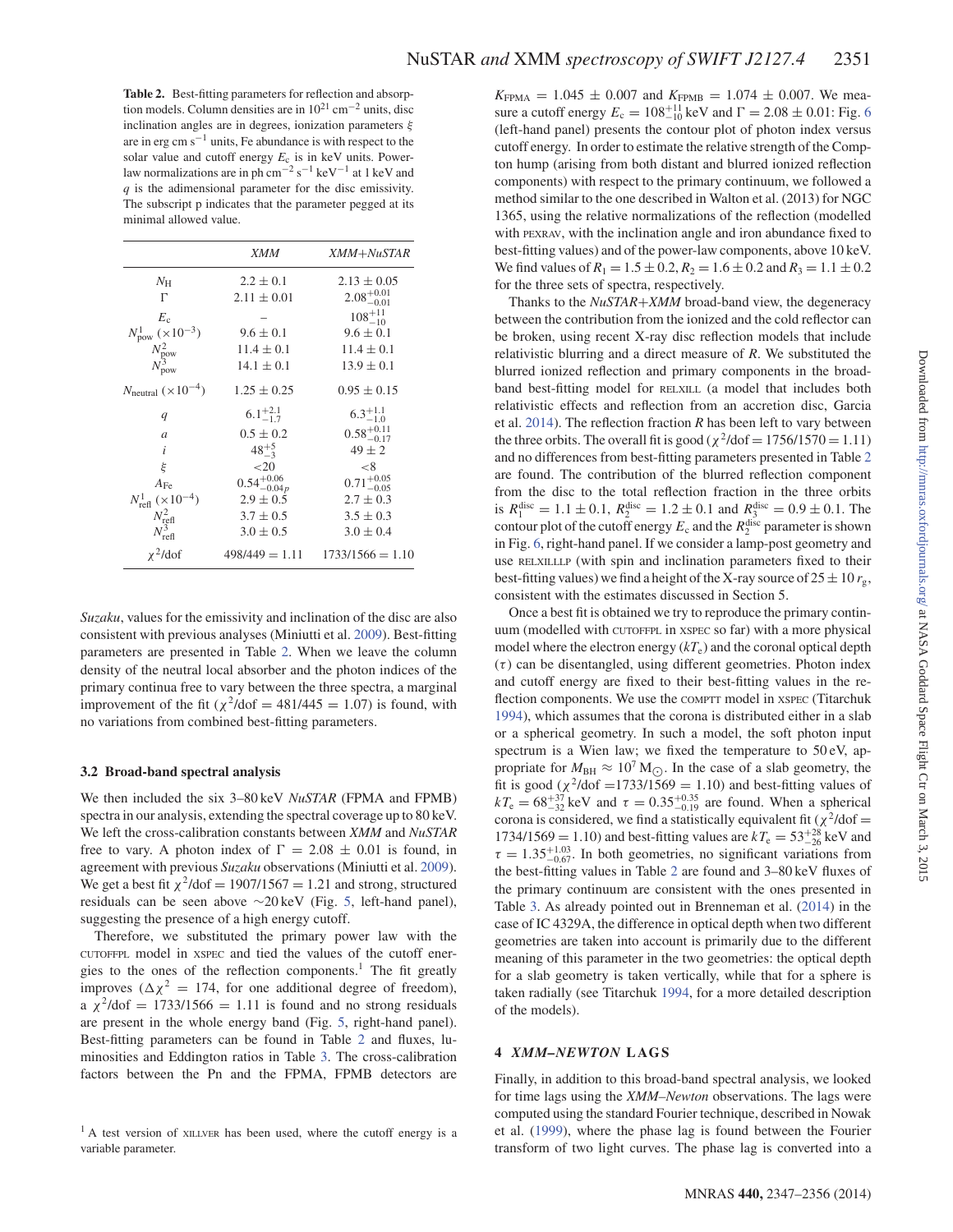

**Figure 5.** *Left-hand panel:* broad-band fit of the *NuSTAR* and *XMM* spectra with a model that does not take into account the high energy cutoff. Clear residuals can be seen above ∼20 keV. *Right-hand panel:* broad-band *XMM* +*NuSTAR* best fit when a cutoff energy is properly modelled.

**Table 3.** Best-fitting fluxes and luminosities in different energy intervals. Fluxes are in  $10^{-11}$  erg cm<sup>-2</sup> s<sup>-1</sup> units and are observed. Luminosities are in  $10^{43}$  erg s<sup>-1</sup> units and are corrected for absorption. We calculated  $L_{bol}$  from the 2–10 keV luminosity, applying the relation of Marconi et al. (2004) for the bolometric corrections (this factor is also consistent with the lowest bolometric correction for this accretion rate presented in Vasudevan & Fabian 2009). A value for the black hole mass of  $1.5 \times 10^7$  M<sub> $\odot$ </sub> has been used (Malizia et al. 2008).

|                                | Orb. 1          | Orb. 2          | Orb. 3          |
|--------------------------------|-----------------|-----------------|-----------------|
| $F_{2-10\,\text{keV}}$         | $2.40 \pm 0.02$ | $2.87 \pm 0.02$ | $3.32 \pm 0.02$ |
| $L_{2-10\,\text{keV}}$         | $1.13 \pm 0.01$ | $1.35 \pm 0.05$ | $1.57 \pm 0.05$ |
| $L_{3-80~{\rm keV}}^{\rm pow}$ | $1.61 \pm 0.02$ | $1.92 \pm 0.02$ | $2.35 \pm 0.02$ |
| $F_{20-100\,\text{keV}}$       | $2.67 \pm 0.03$ | $3.21 \pm 0.03$ | $3.34 \pm 0.03$ |
| $L_{20-100\,\mathrm{keV}}$     | $1.25 \pm 0.01$ | $1.50 \pm 0.05$ | $1.57 \pm 0.05$ |
| $L_{\rm bol}/L_{\rm Edd}$      | $\approx 0.11$  | $\approx 0.14$  | $\approx 0.16$  |

frequency-dependent time lag by dividing by  $2\pi f$ , where *f* is the temporal frequency.

We start in usual way by looking for lags associated with the soft excess (as in Fabian et al. 2009; De Marco et al. 2013). The left-hand panel of Fig. 7 shows the frequency-dependent lag between 0.3–1 and 1–5 keV. A positive lag indicates a time delay in the hard band, which we find at frequencies below  $3.5 \times 10^{-5}$  Hz. The lag goes to zero above this frequency. We then probe the frequency-dependent lag between 3–5 and 5–8 keV, where there is less obscuration (righthand panel of Fig. 7). This shows the hard  $5-8 \text{ keV}$  band lagging at higher frequencies, as well (at  $v < 30 \times 10^{-5}$  Hz).

To investigate further, we compute the 'lag-energy spectrum', to find the average time delays associated with the energy spectrum. The zero-point of the lag is dictated by the chosen reference band (for this analysis, it was the entire 0.3–10 keV, excluding the band of interest), and so it is the relative lag between energy bins that is meaningful. The left-hand panel of Fig. 8 shows the lag-energy spectrum for frequencies less than  $3.5 \times 10^{-5}$  Hz (where we found the 1–5 keV band lagging behind the 0.3–1 keV band). The time



**Figure 6.**  $\Delta \chi^2 = 2.30, 6.17$  and 11.83 contours (corresponding approximately to 68, 95 and 99.7 per cent confidence levels) for the cutoff energy  $E_c$  and photon index  $\Gamma$  (left-hand panel) and for the cutoff energy and the blurred ionized reflection fraction in the second orbit (right-hand panel).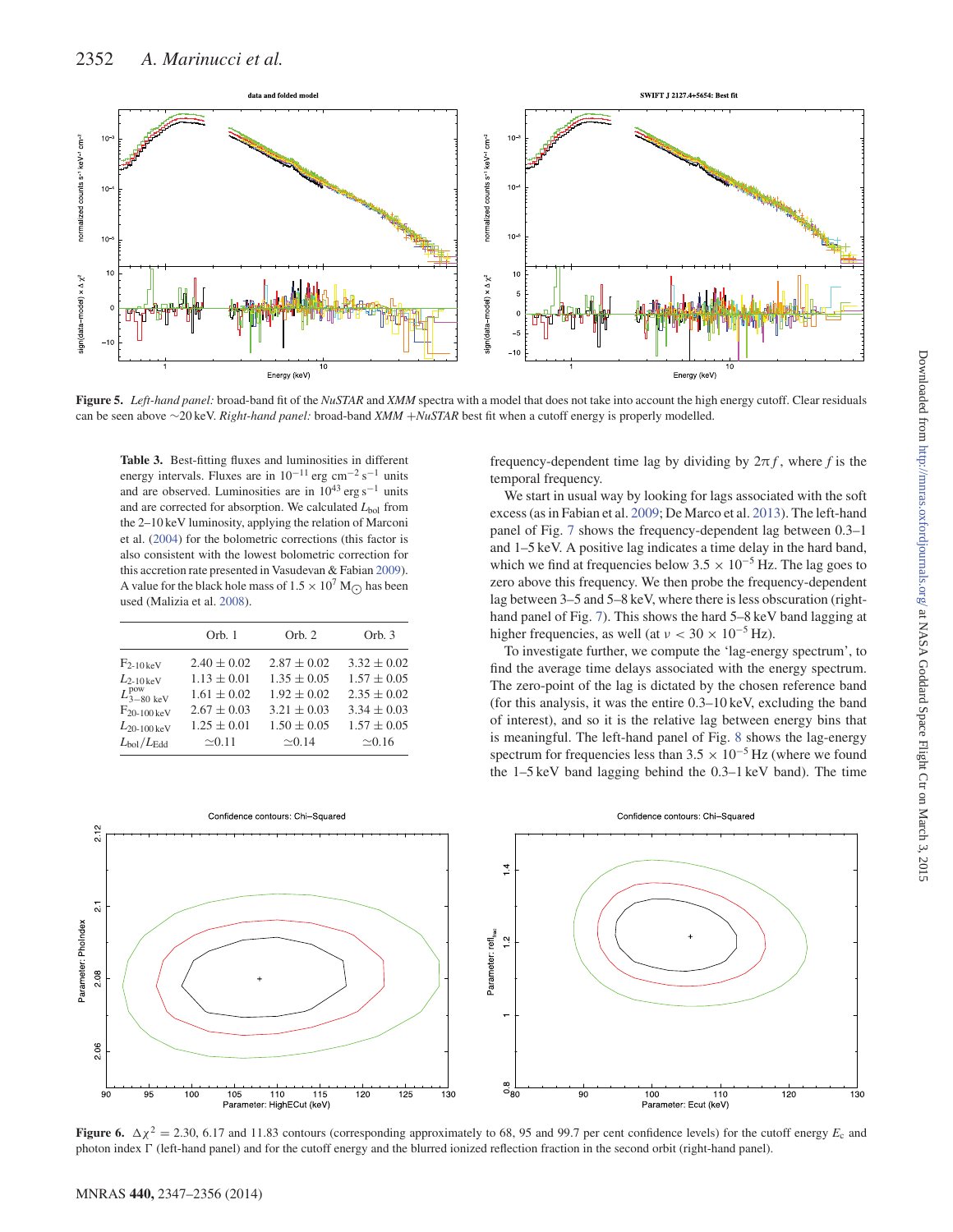

**Figure 7.** *Left-hand panel:* the frequency-dependent lag between 0.3–1 and 1–5 keV. A positive lag indicates that the hard band lags behind the soft band. We see a hard lag at  $v < 3.5 \times 10^{-5}$  Hz, and zero lag above that frequency. Poisson noise begins to dominate the power spectrum at  $v \sim 5 \times 10^{-4}$  Hz. (The blue hash shows the frequency range explored for the lag-energy spectrum in the left-hand panel of Fig. 8.) *Right-hand panel:* the frequency-dependent lag between the 3–5 and 5–8 keV bands. The hard lag extends up to 3  $\times$  10<sup>-4</sup> Hz. (The red hash shows the frequency range for the lag-energy spectrum in the right-hand panel of Fig. 8.)



**Figure 8.** *Left-hand panel:* the lag-energy spectrum for low frequencies,  $v < 3.5 \times 10^{-5}$  Hz (corresponding to the frequency range shown in blue hash in Fig. 7. The lag increases steadily with energy. *Right-hand panel:* the lag-energy spectrum for frequencies  $v = [3.5-30] \times 10^{-5}$  Hz (the red hash in the right-hand panel of Fig. 7. This shows little lag between the continuum and soft excess, and a sharp increase in the lag at >5 keV.

delay increases steadily with energy, without any obvious spectral features, similar to the low-frequency lag-energy spectra in several other AGN (Kara et al. 2013b; Walton et al. 2013b). We then probe higher frequencies,in the range  $v = [3.5-30] \times 10^{-5}$  Hz, where the 5–8 keV band lags the 3–5 keV band (right-hand panel of Fig. 8). The high-frequency lag-energy spectrum shows little to no lag between the soft excess and the 1–5 keV band, but then jumps up 200 s at ∼5 keV. The lag peaks at 6–8 keV, and the points from 5–8 keV are  $>4\sigma$  above the continuum lag. It does not show the obvious decrease above 8 keV that is often seen in high-frequency lag-energy spectra, but statistics are low at this high-frequency, so we cannot rule out a downturn of the lag at the highest energies.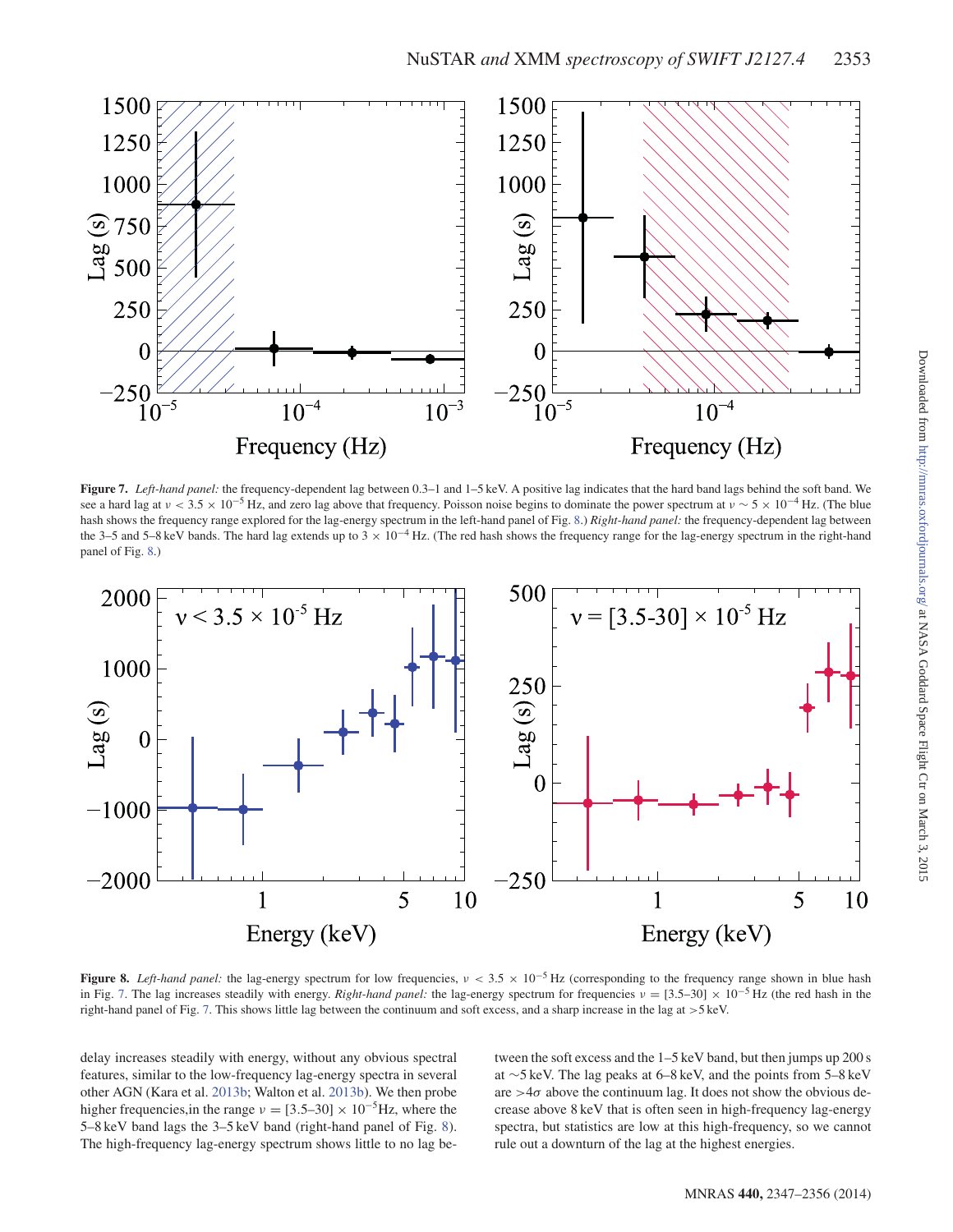## **5 DISCUSSION**

We analysed the *NuSTAR*+*XMM* spectrum of the NLS1 galaxy SWIFT J2127.4+5654. A relativistic reflection component is found in proximity of an intermediate spin Kerr black hole ( $a = 0.58^{+0.11}_{-0.17}$ ), confirming past *Suzaku* results (Miniutti et al. 2009; Patrick et al. 2011) and providing a very accurate measurement of the intermediate black hole spin of this source, thanks to the broad (0.5–80 keV) spectral coverage. Fig. 9 shows the different components of the model, including the primary continuum, the relativistic blurred reflection of the disc and the emission from distant, neutral matter. The contribution from the blurred ionized reflection arising from the accretion disc to the total reflection fraction has been measured and it is described in Section 3.2. The values obtained are similar to those estimated for other type 1 AGN in Walton et al. (2013a). Fig. 10 shows the goodness-of-fit as a function of the black hole spin: the broader spectral coverage with respect to past analyses



**Figure 9.** Relativistic reflection model between 0.5 and 150 keV. Different components such as the relativistic blurred ionized reflection (in orange), the primary continuum (in red) and neutral reflection from distant material (in blue) can be clearly seen.



**Figure 10.** Goodness-of-fit variation as a function of the black hole spin. Dashed, horizontal lines indicate  $\Delta \chi^2$  values of 1, 4, 9 and 25.7 which correspond approximately to 1, 2, 3 and  $5\sigma$  confidence levels.

5–79 keV luminosity. SWIFT J2127.4+5654 shows significant lags over a wide range

of frequencies. X-ray time lags are largely agreed to be caused by two separate processes: by the light travel time between the X-ray source and the ionized accretion disc and by mass accretion rate fluctuations that get propagated inwards on the viscous time-scale and cause the soft coronal emission from large radii to respond before the harder coronal emission at smaller radii. When we measure the lag at a particular frequency, we are measuring the average time lag, and so if both effects are contributing to the lag at a particular frequency, it can be difficult to disentangle which process is responsible for the lag. In sources with a large soft excess that is dominated by relativistically blurred emission likes (i.e. 1H0707-495 and IRAS 13224-3809), we can easily disentangle these two effects by looking at the lag between ∼0.3–1 and ∼1–4 keV. In these sources, we find that at low frequencies, the hard band lags the soft (due to dominating propagation lags) and at high frequencies, the soft band lags the hard (due to greater reverberation between corona and accretion disc). For SWIFT J2127.4+5654, the 0.3–1 to 1–5 keV frequency-dependent lag shows the typical hard lag of ∼1000 s at frequencies below 3.5  $\times$  10<sup>-5</sup> Hz (left-hand panel of Fig. 7). It does not show an obvious soft reverberation lag, and this likely because

allows us to rule out a maximally spinning black hole with a significance  $>5\sigma$ , and a non-rotating Schwarzschild black hole ( $a = 0$ ) is rejected with a significance  $>3\sigma$ . We find that the accretion disc parameters (disc emissivity and inclination angle) are in agreement with the ones discussed in the past and the steep emissivity ( $\epsilon \propto$ *r*<sup>−6.3</sup>) suggests that the Fe emission arises from the innermost regions of the disc (see Miniutti & Fabian 2004, for a more detailed description of the light bending model). Other physical interpretations have been recently discussed for the joint *XMM* and *Suzaku* analysis of Fairall 9 (Lohfink et al. 2012). The intermediate black hole spin we measure carries information about the accretion history of the source, and a value of 0.6–0.7 suggests a scenario where the black hole mass in SWIFT J2127.4+5654 is due to a recent black hole merger (see Volonteri et al. 2005; Berti & Volonteri 2008, for a detailed discussion of the different cases) and Volonteri, Sikora & Lasota (2007) for a description of the morphology dependent spin evolution.

The high data quality above 10 keV, thanks to the unique *NuSTAR* spectral coverage, permits us to measure a cutoff energy  $E_c = 108^{+11}_{-10}$  keV with unprecedented accuracy, marginally consistent with prior *INTEGRAL* results where a cutoff energy of  $49^{+49}_{-17}$  keV (Panessa et al. 2011) was measured. Using a Comptonization model to reproduce the spectral shape of the primary continuum, we find values of  $kT_e = 68^{+37}_{-32}$  keV and  $\tau = 0.35^{+0.35}_{-0.19}$  with a slab geometry and  $kT_e = 53^{+28}_{-26}$  keV and  $\tau = 1.35^{+1.03}_{-0.67}$  with a spherical geometry. The power-law continuum is an estimate of the power dissipated in the corona, and it is ∼57 per cent of the total 3–80 keV luminosity  $(L_{3-80 \text{ keV}}^{\text{pow}} = 1.92 \times 10^{43} \text{ erg s}^{-1}$  for the second orbit, Table 3). This represents ∼7.5 per cent of the bolometric luminosity of the source ( $L_{bol} \sim 2.6 \times 10^{44}$  erg s<sup>-1</sup>).

The electron plasma temperatures agree with the ones found in Brenneman et al. (2014) for the broad-line Seyfert 1 galaxy (BLSy1) IC 4329A, but the lower values for  $\tau$  in SWIFT J2127.4+5654 suggest a different geometry in the corona. Indeed, NLS1 galaxies are high rate accreting objects with low black hole masses (Bian & Zhao 2004; McLure & Jarvis 2004; Netzer & Trakhtenbrot 2007). The lower optical depth might indeed explain why the relativistic reflection in this object (∼33 per cent of the total 3–80 keV luminosity) is more prominent than in IC 4329A, where the power-law continuum component is higher, being ∼87 per cent of the total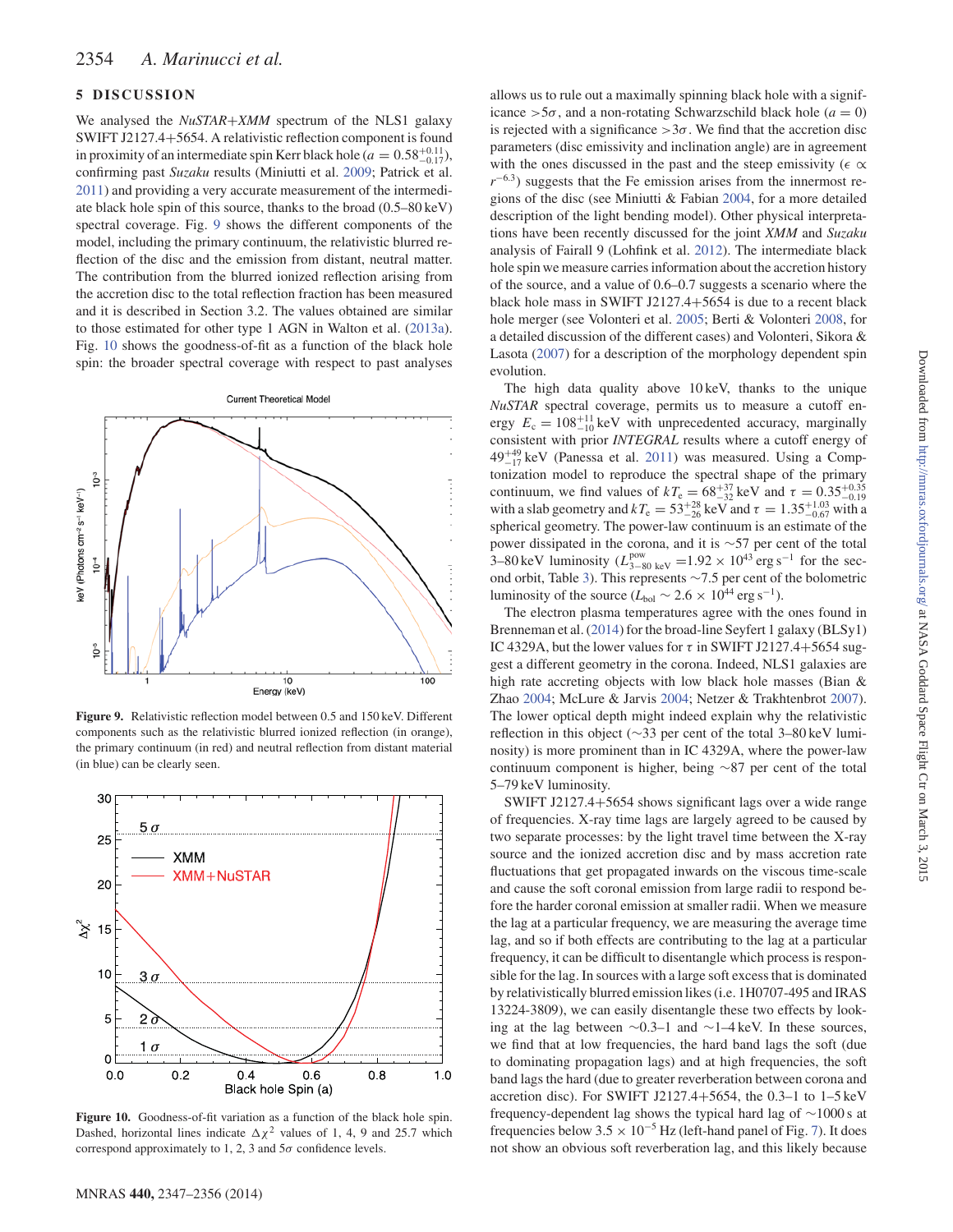the soft excess is not very strong, due to absorption or because of low iron abundance. However, we can look for reverberation signatures at higher energies, where the Fe K line is strong, and there is little absorption. The frequency-dependent lag in the right-hand panel of Fig. 7 shows the 5–8 keV lagging behind the 3–5 keV band up to higher frequencies of  $\sim$ 3 × 10<sup>-4</sup> Hz. While some of this lag is likely due to propagation effects (i.e. below  $3.5 \times 10^{-5}$  Hz), the high-frequency lag  $(3.5-30 \times 10^{-5} \text{ Hz})$  is likely caused by reverberation, where the emission from the Fe K line centroid (5–8 keV) lags behind the continuum or red wing of the line (3–5 keV). The lag-energy spectra support this hypothesis (Fig. 8). The low-frequency lag-energy spectrum below  $3.5 \times 10^{-5}$  Hz shows a nearly featureless spectrum, increasing with energy (indicative of intrinsic propagation lags in the corona), while in the higher frequencies ( $\nu = [3.5-30] \times 10^{-5}$  Hz), we see a different shape. There is still a little contribution from the soft excess, but we see a large increase in lag at 5 keV, also where we see the red wing of the Fe K line. The lag does not decrease above 8 keV, as is often seen in Fe K reverberation lags, and this could be an effect of the inclination of the disc (Cackett et al. 2014), or just too low statistics to confirm a decrease in the lag.

In principle, the amplitude of the lag reflects the light travel time between the primary X-ray source and the accretion disc, and can give an estimate of the size of the corona (Wilkins & Fabian 2013). However, it is important to take dilution into account before converting the time delay to a physical distance. For example, at 6.5 keV, the ionized reflection component contributes to ∼30 per cent of the entire variable emission (i.e. not including the cold reflection component), while the continuum contributes to remaining 70 per cent. Therefore, the intrinsic lag will be diluted by 70 per cent, since 70 per cent of the emission comes from the direct continuum. Furthermore, the reference band to which we measure the lag at each energy is also affected by dilution. It is composed of roughly 10 per cent reflection and 90 per cent power law. If the intrinsic lag in SWIFT J2127.4+5654 is 1000 s, then, including all the effects of dilution, the observed lag at 6.5 keV is ∼200 s (which is close to what we observe). Given the lower reflection fraction at soft energies below 1 keV, the observed lag should be closer to 50 s, which is also consistent with what we see in the right-hand panel of Fig. 8. Assuming an intrinsic lag of 1000 s puts the X-ray source at a height of ∼13  $r_g$  above the disc, for a black hole mass of 1.5 × 10<sup>7</sup> M<sub>○</sub> (Malizia et al. 2008).

The high-frequency lag-energy spectrum ( $v = [3.5 30 \times 10^{-5}$  Hz) shows that the Fe K lag profile is not very broad. Importantly, this timing result is independent of the spectral results, which also shows the emission line is not broad. All other sources with Fe K reverberation lags have a maximally spinning black hole, and show Fe K reverberation lags as low as 3–4 keV. This source only shows a reverberation lag at above 5 keV, as expected for a larger inner radius. This is very strong evidence for an intermediate black hole spin.

## **6 SUMMARY**

We presented a *NuSTAR*+*XMM* broad-band (0.5–80 keV) spectral analysis of the joint observational campaign in 2012 of SWIFT J2127.4+5654.

The main results of this paper can be summarized as follows.

(i) Thanks to the broader spectral coverage with respect to past analyses, a relativistic reflection component is found in proximity of an intermediate spin Kerr black hole ( $a = 0.58^{+0.11}_{-0.17}$ ), a maximally

spinning black hole can be ruled out with a significance  $>5\sigma$  and a non-rotating Schwarzschild black hole is rejected with a significance  $>3\sigma$ ;

(ii) The high data quality above 10 keV allowed us to measure a cutoff energy  $E_c = 108^{+11}_{-10}$  keV with unprecedented precision;

(iii) The high-frequency lag-energy spectrum shows an Fe K reverberation lag. Unlike other maximally spinning black holes that have broad Fe K lags, SWIFT J2127.4+5654 has a narrower lag profile, which independently suggests an intermediate spin black hole.

## **ACKNOWLEDGEMENTS**

We thank the referee for her/his comments and suggestions that greatly improved the paper. AM thanks Javier Garcia and Thomas Dauser for the efforts in producing XILLVER and RELXILL tables to use in this paper. AM and GM acknowledge financial support from Italian Space Agency under grant ASI/INAF I/037/12/0- 011/13 and from the European Union Seventh Framework Programme (FP7/2007-2013) under grant agreement no. 312789. PA and FB acknowledge support from Basal-CATA PFB-06/2007 (FEB), CONICYT-Chile FONDECYT 1101024 (FEB) and Anillo ACT1101 (FEB, PA). MB acknowledges support from the International Fulbright Science and Technology Award. This work was supported under NASA Contract no. NNG08FD60C, and made use of data from the *NuSTAR* mission, a project led by the California Institute of Technology, managed by the Jet Propulsion Laboratory, and funded by the National Aeronautics and Space Administration. We thank the *NuSTAR* Operations, Software and Calibration teams for support with the execution and analysis of these observations. This research has made use of the *NuSTAR* Data Analysis Software (NUSTARDAS) jointly developed by the ASI Science Data Center (ASDC, Italy) and the California Institute of Technology (USA).

#### **REFERENCES**

- Antonucci R., 1993, ARA&A, 31, 473
- Arnaud K. A., 1996, in Jacoby G. H., Barnes J., eds, ASP Conf. Ser. Vol. 101, Astronomical Data Analysis Software and Systems V. Astron. Soc. Pac., San Francisco, p. 17
- Berti E., Volonteri M., 2008, ApJ, 684, 822
- Bian W., Zhao Y., 2004, MNRAS, 352, 823
- Bianchi S., Guainazzi M., Matt G., Fonseca Bonilla N., 2007, A&A, 467, L19
- Blustin A. J., Page M. J., Fuerst S. V., Branduardi-Raymont G., Ashton C. E., 2005, A&A, 431, 111
- Boller T., Brandt W. N., Fink H., 1996, A&A, 305, 53
- Boroson T. A., Green R. F., 1992, ApJS, 80, 109
- Brandt W. N., Fabian A. C., Pounds K. A., 1996, MNRAS, 278, 326
- Brandt W. N., Mathur S., Elvis M., 1997, MNRAS, 285, L25
- Brenneman L. W., Risaliti G., Elvis M., Nardini E., 2013, MNRAS, 429, 2662
- Brenneman L. W. et al., 2014, ApJ, 781, 83
- Cackett E. M., Zoghbi A., Reynolds C., Fabian A. C., Kara E., Uttley P., Wilkins D. R., 2014, MNRAS, 438, 2980
- Chartas G., Kochanek C. S., Dai X., Poindexter S., Garmire G., 2009, ApJ, 693, 174
- Crummy J., Fabian A. C., Gallo L., Ross R. R., 2006, MNRAS, 365, 1067 Dadina M., 2007, A&A, 461, 1209
- Dauser T., Garcia J., Wilms J., Böck M., Brenneman L. W., Falanga M., Fukumura K., Reynolds C. S., 2013, MNRAS, 430, 1694
- de LaCalle Pérez I. et al., 2010, A&A, 524, A50